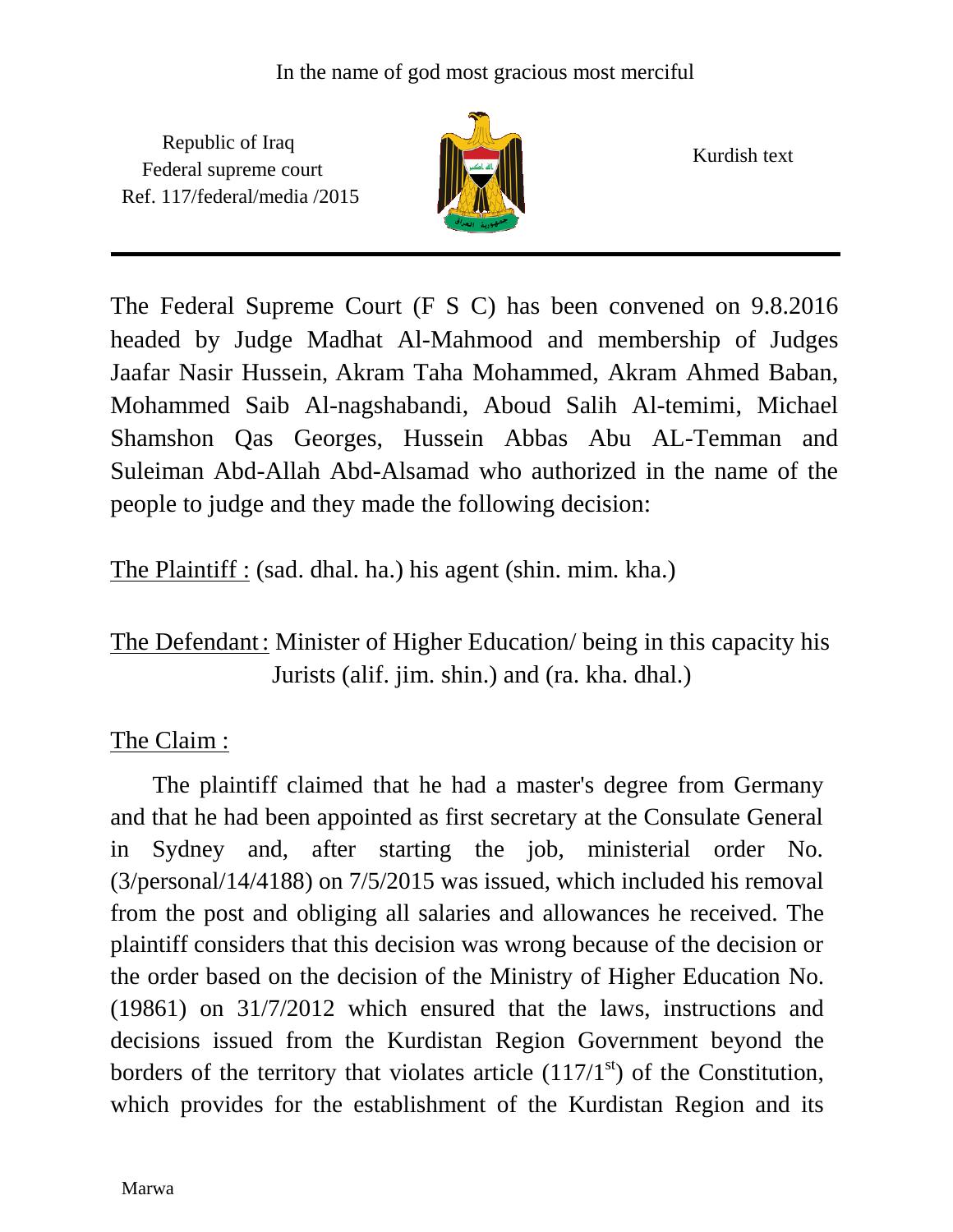existing powers as a federal territory and article (141), which provides for the continuation of the laws that have been legislated in the Kurdistan region in the light of the above, the plaintiff is requesting to judgment by repeal of instructions and legislation issued by the defendant's department not to recognize the equivalent certificates recognized by the Ministry of Higher Education in the Kurdistan region for violating the Constitution. After the completion of the proceedings, a date was set for the case and the defendant/ being in this capacity was informed of the petition, and he replied with a draft dated 17/12/2015 requesting that the case be rejected because of the FSC's lack of jurisdiction in its formal and objective consideration, and both parties repeated their requests for statements and where nothing was left to be said the end of argument has been made clearly.

## The Decision :

 After scrutiny and deliberation by the FSC found that the plaintiff challenge unconstitutional the instructions and legislation issued by the defendant's department Minister of Higher Education/ being in this capacity and one of them is a decision No. (19861) on 31/7/2012 supported by its letter No. (6683) on 7/11/2011 containing the nonextension of laws and instructions and decisions issued by the Kurdistan regional government beyond the territory's borders, for violating articles  $(117/1<sup>st</sup> \& 141)$  of the Constitution, in which he was removed from the post of First Secretary of the Consulate General in Sydney. The FSC found that there are instructions No. (5) instructions that have been drawn on the basis of the equivalent to certificates and Arab and foreign degrees issued in 1976. These instructions have drawn up a specific way of recognizing of certificates, by existence of specialized committees for the equation, in addition to specifying a path to challenge the decision of the tie with a minister or who authorizes him within three months of the date of its issuance, it is not permissible to object after this period unless the objector presents new evidence or official commitments that have not been submitted before, and the last decision may not be challenged again,